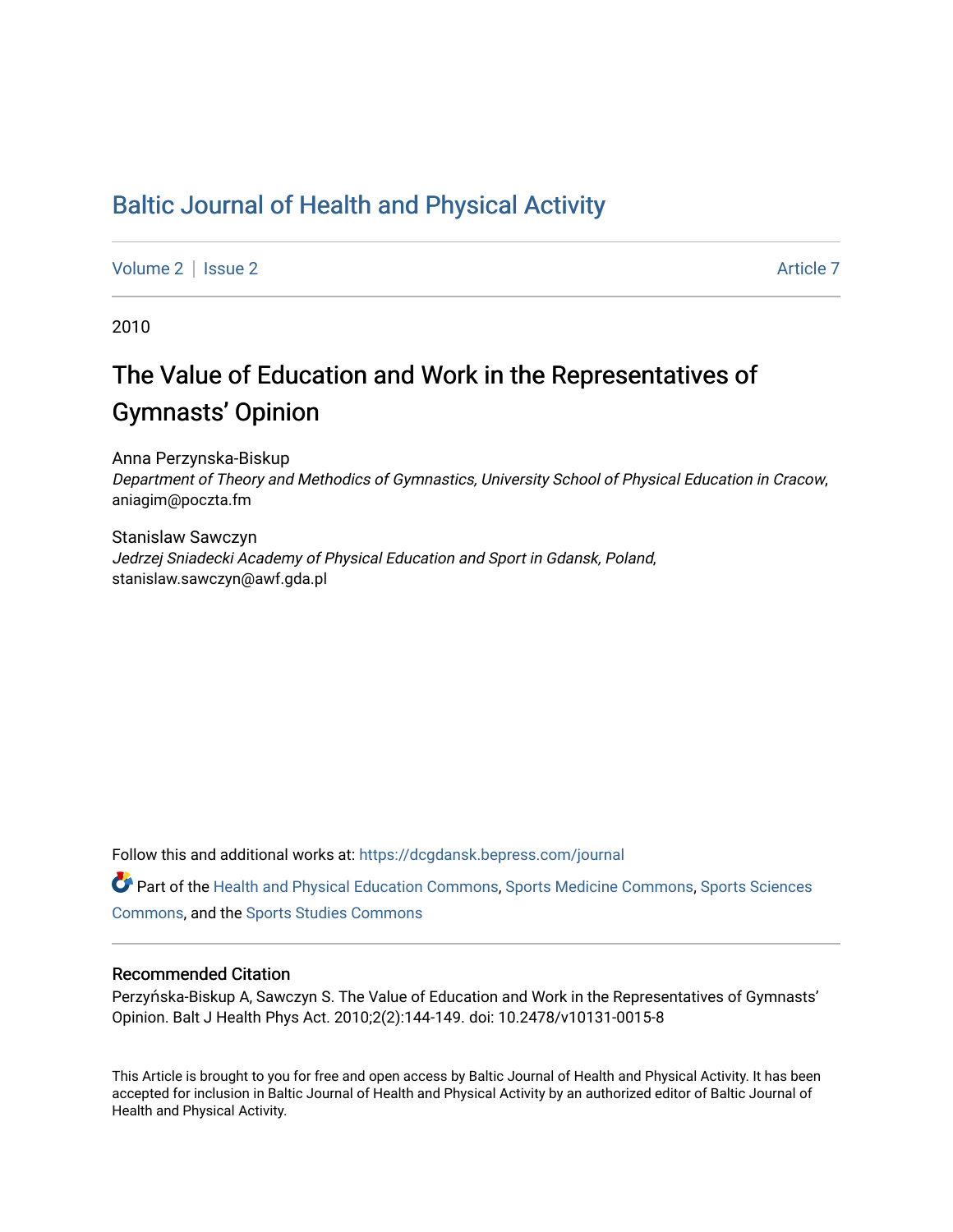|                                                                                                                                                                                                                | The Value of Education and Work<br>in the Representatives of Gymnasts' Opinion                                                                                                                                                                                                                                                                                                                                                                                                                                                                                                      |  |  |  |  |  |  |
|----------------------------------------------------------------------------------------------------------------------------------------------------------------------------------------------------------------|-------------------------------------------------------------------------------------------------------------------------------------------------------------------------------------------------------------------------------------------------------------------------------------------------------------------------------------------------------------------------------------------------------------------------------------------------------------------------------------------------------------------------------------------------------------------------------------|--|--|--|--|--|--|
|                                                                                                                                                                                                                | DOI: 10.2478/v10131-0015-8                                                                                                                                                                                                                                                                                                                                                                                                                                                                                                                                                          |  |  |  |  |  |  |
| <b>Authors' Contribution:</b><br>A – Study Design<br>B - Data Collection<br>C - Statistical Analysis<br>D - Data Interpretation<br>E - Manuscript Preparation<br>F - Literature Search<br>G - Funds Collection | Anna Perzyńska-Biskup 1 (A,B,C,D,E,F,G),<br>Stanisław Sawczyn <sup>2 (A,B,C,D,E,F,G)</sup>                                                                                                                                                                                                                                                                                                                                                                                                                                                                                          |  |  |  |  |  |  |
|                                                                                                                                                                                                                | <sup>1</sup> University School of Physical Education in Cracow, Poland<br><sup>2</sup> Jedrzej Sniadecki Academy of Physical Education and Sport in Gdansk,<br>Poland                                                                                                                                                                                                                                                                                                                                                                                                               |  |  |  |  |  |  |
|                                                                                                                                                                                                                | Key words: sport, woman, gymnastics, education, work, sociology.                                                                                                                                                                                                                                                                                                                                                                                                                                                                                                                    |  |  |  |  |  |  |
| <b>Background:</b>                                                                                                                                                                                             | <b>Abstract</b><br>Sports professional activity has been an unusually absorbing domain of<br>human life. This is particularly noticeable in so-called sports of early<br>specialization, including gymnastics. The specialization in gymnastics occurs<br>at the moment of girls' acquisition of knowledge and preparation for future<br>professional careers. Therefore, the authors decided to look further into the<br>process of combining school and sports duties and to reveal possible                                                                                      |  |  |  |  |  |  |
|                                                                                                                                                                                                                | conflicts.<br><b>Material/Methods:</b> Research material was a group of 482 athletes who are professionally<br>involved in three gymnastics disciplines: artistic gymnastics, rhythmic<br>gymnastics and acrobatic gymnastics in Polish clubs.<br><b>Results:</b> An analysis of the results revealed that considerable importance is attached<br>to the value of knowledge in both studied populations. Furthermore, the<br>obtained empirical data contradict the popular belief that taking up<br>professional sports activity puts obstacles in the way of combining school and |  |  |  |  |  |  |
| <b>Conclusions:</b>                                                                                                                                                                                            | sports duties and, in consequence, interferes with receiving an education.<br>Both studied populations are characterized by high recognition for the values<br>of knowledge, education and work.                                                                                                                                                                                                                                                                                                                                                                                    |  |  |  |  |  |  |
| Word count: 1949<br>Tables: 3<br>Figures: -<br>References: 16                                                                                                                                                  | Received: October 2010<br>Accepted: November 2010<br>Published: December 2010                                                                                                                                                                                                                                                                                                                                                                                                                                                                                                       |  |  |  |  |  |  |
| Dr Anna Perzyńska-Biskup<br>Al. Jana Pawła II 78, 31-571 Kraków                                                                                                                                                | Address for correspondence:<br>University School of Physical Educationin Cracow, Department of Theory and Methodics of Gymnastics                                                                                                                                                                                                                                                                                                                                                                                                                                                   |  |  |  |  |  |  |

Phone: +48602-328-206, e-mail: aniagim@poczta.fm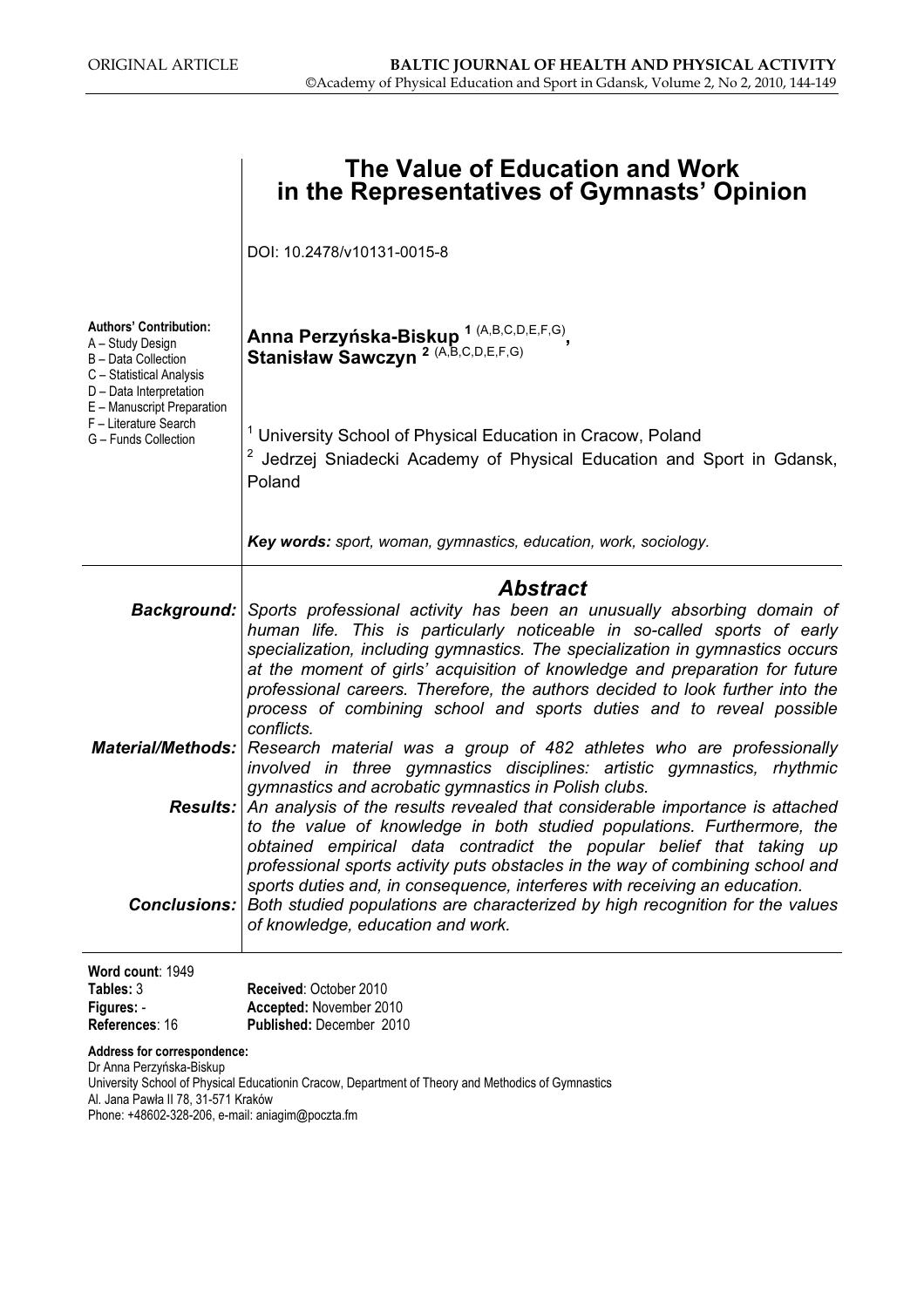#### **Introduction**

Physical culture covers a number of various physical activities, starting from fundamental forms, such as physical education, through recreational forms of physical activity, to highlyspecialized professional sports [1]. Professional sports activity has recently become an unusually absorbing domain of life and athletes who embark on these careers are burdened with a number of duties [2]. They involve performance of many social roles at the same time, such as the role of a sportsman, child or student [3,4,5,6].

This is particularly noticeable in so-called sports of early specialization, including gymnastics. The specialization is accompanied by an athlete's acquisition of knowledge and preparation for future professional careers. Therefore, the authors decided to look further into the process of combining school and sports duties and to reveal possible conflict situations generated in gymnasts' environments [7,8].

Revealing the studied subjects' attitudes to work and a vision of what the future will look like after retiring from sports also seem to be very precious information. With professional sport of today, the concept of amateur sport is fading away while any activity taken by sportsmen gets them closer to professional work [9,10]. Since representatives of gymnastics disciplines attribute the properties of work to sports activities [11], the authors decided to find how work is perceived in the environment of gymnasts, which aspects are highly valued and if sports activity is identified with professional activity.

### Material and method

Research material involved a group of 482 athletes who are professionally engaged in three gymnastics disciplines: artistic gymnastics, rhythmic gymnastics and acrobatic gymnastics in Polish clubs. Empirical studies covered 272 female gymnasts who are currently actively involved in sport (current, A generation) and 210 females who have already finished their professional careers (former, B generation).

The studied female gymnasts represented three sports levels: lower (2nd sports class), medium (1st sports class) and the highest level which included gymnasts of the champion class at the national and international level. The studies also considered three categories of championship experience and two age categories in each generation.

The basic technique for collecting empirical material was a social survey, questionnaire and observation. The material was then statistically analysed using V Cramer coefficient which confirms statistically significant relationships. Among the replies to the asked questions, individual percentage shares do not give a total of 100%, since respondents were allowed to give several examples.

#### Results and discussion

Since practicing gymnastics converges with the period of beginning and continuation of school education and then preparation for future professional work, the author decided to check the opinions of the studied persons in terms of the importance of education which functions in the gymnasts' awareness. A fundamental goal was to determine if education, as a value, is accompanied, or was accompanied in the past, by high recognition in the awareness area. In order to achieve this, the respondents were asked an open question: Would it be still worth continuing education if the diploma of higher education was not necessary to get a good position at work? Why? This question gave an opportunity to determine if education appears to the respondents to be an autotelic value (answers which prove that it is worth to be educated above all) or an instrumental value (answers of 'it doesn't make sense' or 'I don't know' or 'it is worth doing since it makes lives easier' or 'in order to widen knowledge'). Collective results for the answers to the above mentioned questions, according to generation-based differentiation, are given in Table 1.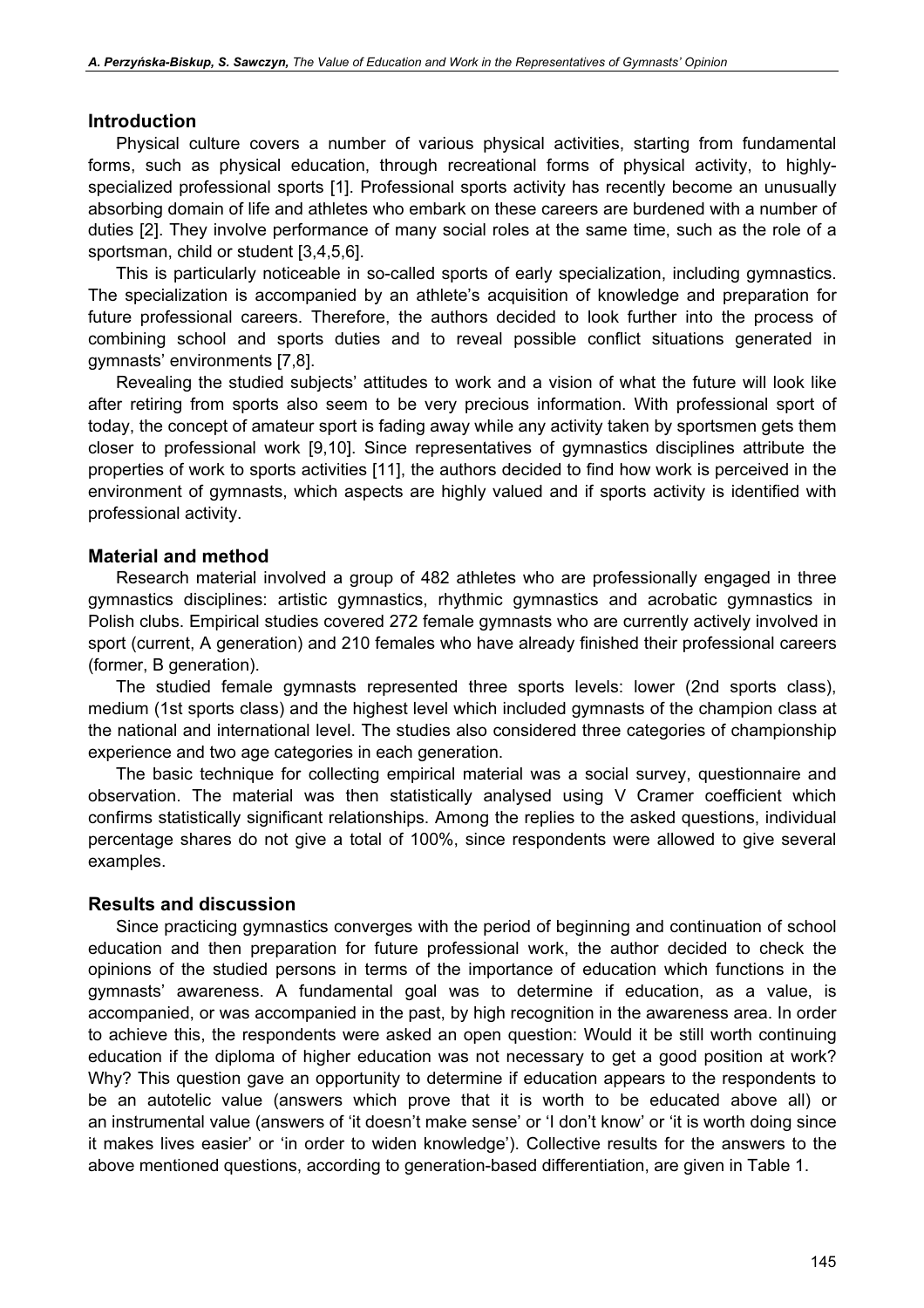Although an analysis of the statements reveals a dominance of the standpoint that it is worthwhile, above all, to keep on learning, a quarter of current gymnasts did not reveal interest in this problem. Contrary views were formulated sporadically and represented more often by the athletes of B generation.

A characteristic tendency among older former sportswomen who showed highest sports level and longest professional experience is an autotelic approach to education, connected with expressional understanding of its value (satisfaction, wider horizons) (V Cramer coefficient: for generation variable 0.400 at p=0.000, for the age 0.394 at p=0.000, for sports level 0.161 at p=0.002, for competition experience 0.138 at p=0.010). In population A, a recognition of instrumental values was observed: the respondents found education to be the means to achieve other values rather than the value itself (an opportunity to aquire knowledge, entering into personal contacts or fixing up personal things).

| Values of education                                                                                                                               | Categories of<br>competitors   | Total                           |                                |
|---------------------------------------------------------------------------------------------------------------------------------------------------|--------------------------------|---------------------------------|--------------------------------|
|                                                                                                                                                   | Current                        | Former                          |                                |
| It is worth being educated in order to acquire knowledge<br>It is worth for your own satisfaction, self-esteem                                    | 33.09<br>25.00                 | 27.62<br>37.14                  | 30.71<br>30.29                 |
| It is worth for a better understanding of the world, extending<br>horizons<br>It is worth although the diploma does not present any value, but it | 5.88                           | 38.10                           | 19.92                          |
| helps to fix up things<br>It is worth due to an opportunity to enter into new contacts<br>It doesn't make sense to be educated<br>I don't know    | 18.01<br>2.21<br>2.57<br>25.37 | 2.86<br>15.71<br>15.24<br>10.00 | 11.41<br>8.09<br>8.09<br>18.67 |

Tab. 1. Value of education in studied gymnasts' opinion, according to generations (%)

In consideration of this high recognition of the importance of education, the author decided to verify if acquisition of knowledge interfered with fulfilment of sport-related duties by the gymnasts. This issue is of growing importance in the aspect of contemporary gymnastics which requires from young girls a great amount of time and effort [12,13]. The response to the question: "Has sports disturbed your learning or receiving education?" can be illustrated by three types of approach, presented in Table 2.

| Tab. 2. Sport and opportunities for learning, according to generations and competitive experience (%) |  |  |
|-------------------------------------------------------------------------------------------------------|--|--|
|                                                                                                       |  |  |

|                             | Categories of competitors |         |        |       |                          |         |        |       |  |
|-----------------------------|---------------------------|---------|--------|-------|--------------------------|---------|--------|-------|--|
| Opinion                     | Current                   |         |        |       | Former                   |         |        |       |  |
|                             | Competitive experience    |         |        |       | Competitive experience   |         |        |       |  |
|                             | $2 - 5$                   | $6 - 9$ | 10 and | Total | $2 - 5$                  | $6 - 9$ | 10 and | Total |  |
|                             | vears                     | years   | more   |       | vears                    | years   | more   |       |  |
| Yes, it interferes          | 9.38                      | 14.57   | 14.04  | 13.24 | $\blacksquare$           | 11.39   | 8.62   | 9.05  |  |
| No, it doesn't<br>interfere | 68.75                     | 48.34   | 43.86  | 52.21 | 100.0                    | 75.95   | 77.59  | 78.57 |  |
| don't know                  | 21.88                     | 37.09   | 42.11  | 34.56 | $\overline{\phantom{a}}$ | 12.66   | 13.79  | 12.38 |  |

Contrary to a popular belief, the empirical data show that taking up professional sports activity puts obstacles in the way of combining school and sports duties and, in consequence, it interferes with receiving education.

As results from Table 2, over two thirds of the respondents did not notice difficulties in performing the role of a student and a sportsperson, whereas a rise in professional experience in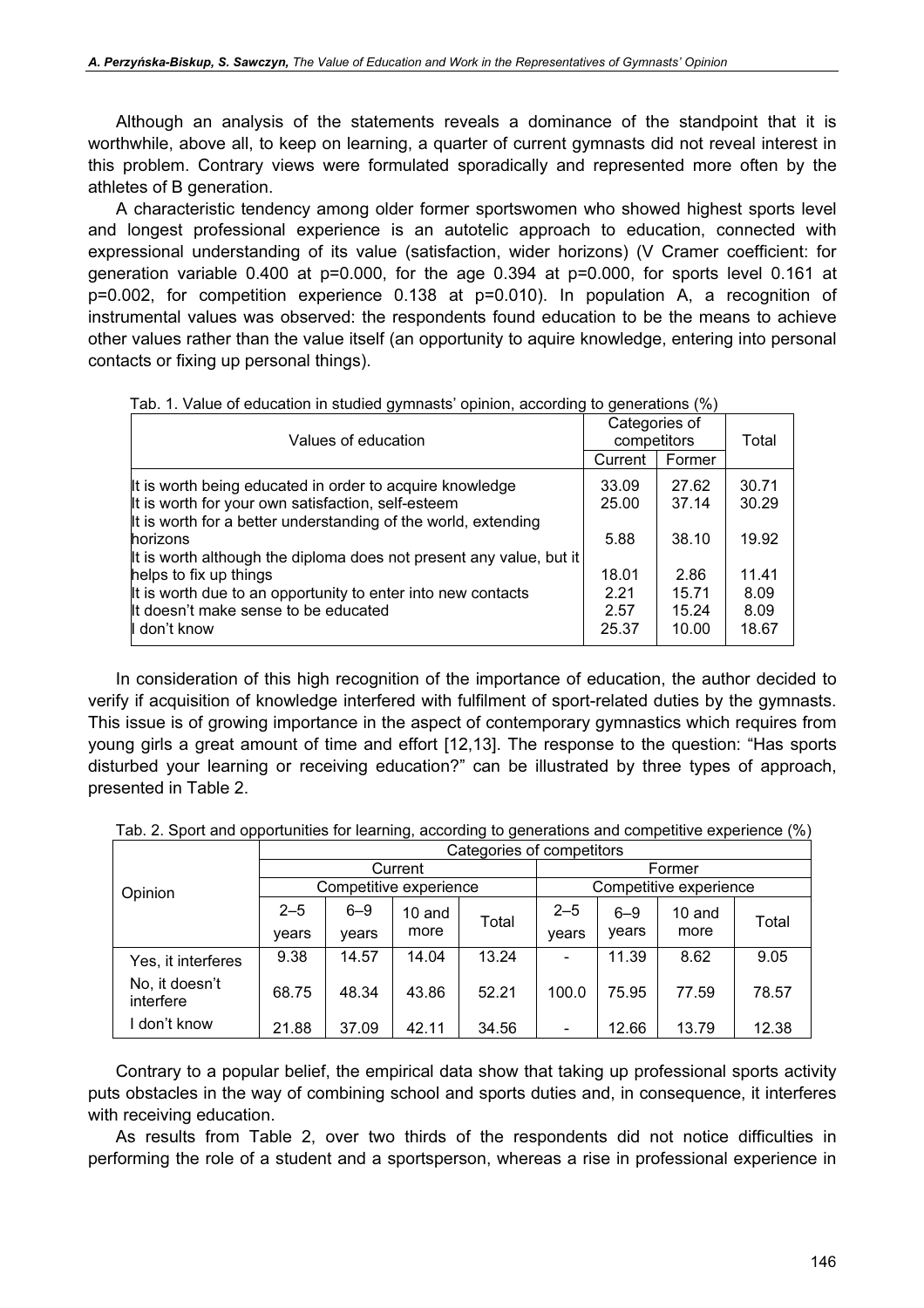both groups by c. 23% caused a decrease in the percentage of persons who expressed this opinion.

Although competition experience revealed some disproportions in the frequency of statements, these differences were not statistically significant. More differentiating variables included a generation variable, age and the sports level. (V Cramer coefficient: for generation variable 0.281; for the age 0.203; for competition experience 0.115). They informed about the lack of difficulties in learning and professional education among older competitors of B generation who represented the lowest sports level. The opposite approach, pointing to an interference of sport and learning, was typical of younger, current gymnasts of the champion class. A relatively high percentage of indecisive statements in A generation (35%) might point to the lack of interest in the problems or difficulties in settling the above mentioned dilemma.

Therefore, it can be argued that both populations are dominated by tendencies to acquire knowledge and receive education. However, the burden of contemporary professional sport has a direct bearing on the opportunities for the acquisition of knowledge, although competitors from all gymnastic disciplines do not perceive essential obstacles to satisfy the need for learning and selfimprovement.

After initial determination that the acquisition of knowledge and education is perceived by the respondents as an essential value for receiving professional education and finding good jobs, one should go deeper into the idea of work. In order to demonstrate it, the questions were asked about highly valued aspects of work. A recognition of particular values of work present in the awareness of the studied women was supported with an analysis of the choice of opinions from a list presented to the respondents. To construe the list of particular values, guidelines from other studies were employed [14], supported with good knowledge of the studied environment.

Table 3 reveals a large convergence of both studied populations with the view that the most valued aspects of work are 'sufficient salary' and 'interesting job'. Furthermore, the group of aspects where indications in the individual generation exceeded 40% was extended with 'permanent job' (population A) and 'good team of co-workers'. Therefore, instrumental values are dominant among gymnasts. Other aspects which were indicated by more than 20% in A generation include: 'good working conditions', 'work which is safe for your health' and 'promotion opportunities,' whereas in B generation: 'permanent job' and 'recognition gained for work'. Other choices of the values of work did not exceed several percent.

| Aspect of work                                         | Categories of competitors | Total  |       |
|--------------------------------------------------------|---------------------------|--------|-------|
|                                                        | Current                   | Former |       |
| Sufficient salary                                      | 58.46                     | 66.67  | 62.03 |
| Interesting job                                        | 42.28                     | 55.24  | 47.93 |
| Good team of co-workers                                | 37.13                     | 41.43  | 39.00 |
| Permanent job, without fears for being moved or fired  | 40.07                     | 27.14  | 34.44 |
| Good working conditions                                | 24.63                     | 19.52  | 22.41 |
| Job which is safe for your health                      | 27.57                     | 7.62   | 18.88 |
| Promotion opportunities                                | 21.69                     | 14.76  | 18.67 |
| Recognition for work                                   | 6.99                      | 25.71  | 15.15 |
| Good working organization                              | 9.93                      | 13.81  | 11.62 |
| Good direct managers                                   | 4.78                      | 11.90  | 7.88  |
| Employer's care for workers                            | 7.35                      | 4.76   | 6.22  |
| Proximity of the workplace from the place of residence | 2.21                      | 3.33   | 2.70  |

|  | Tab. 3. Aspects of work in respondents' opinion, according to generations (%) |  |  |  |
|--|-------------------------------------------------------------------------------|--|--|--|
|  |                                                                               |  |  |  |

A deeper analysis of these results allowed for a determination that all variables showed statistically significant relationship, whereas the biggest relationship was perceived in the case of age variable concerning 'recognition gained for work'. It was observed that professional work does not compare to a sports activity in this aspect and does not satisfy the needs for acceptance and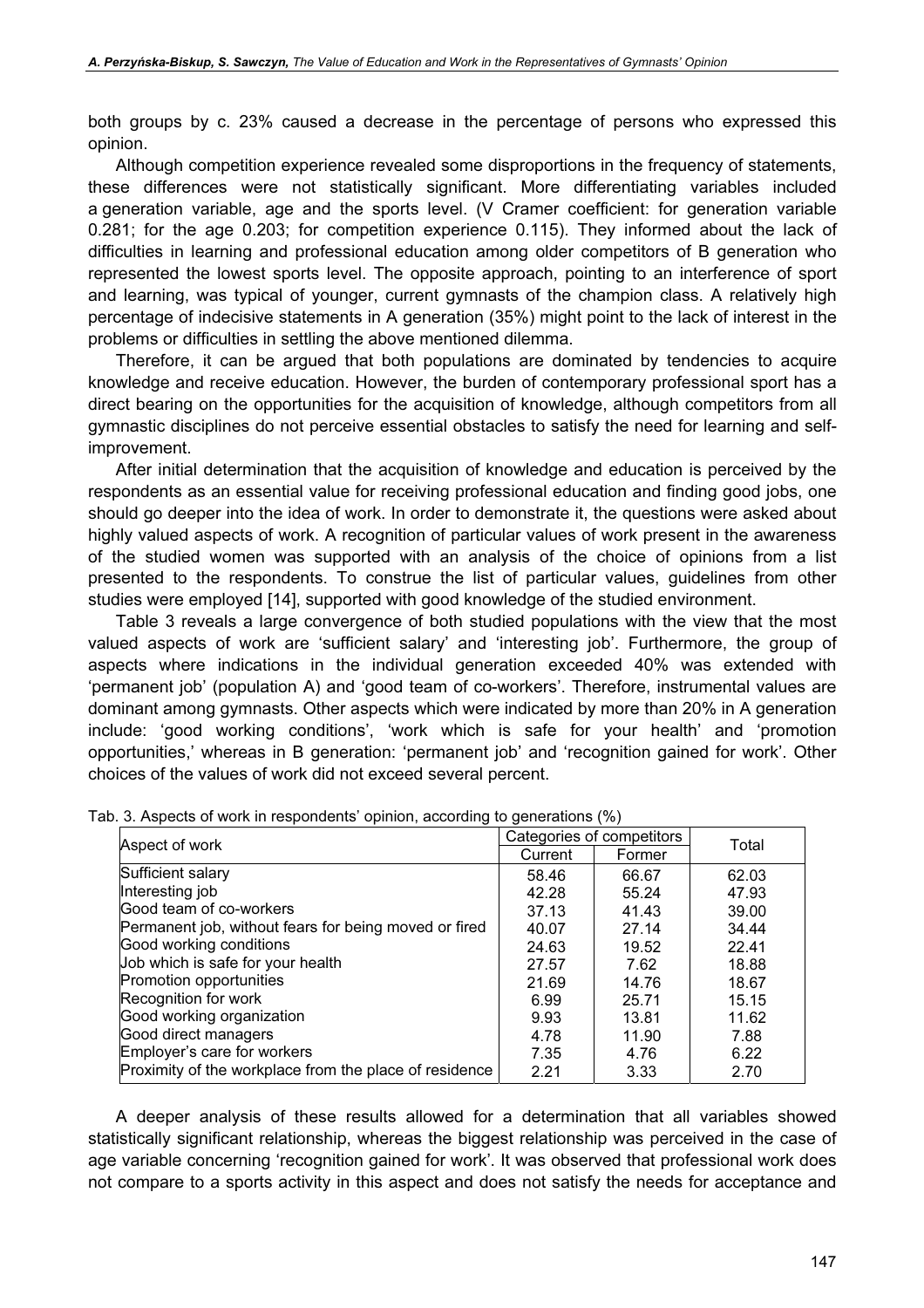approval in the group of current younger (and with shortest training experience) gymnasts (V Cramer coefficient: for generation variable 0.259 at p=0.000, for age 0.300 at p=0.000, for competition experience 0.142, at p=0.008). This might result from the fact that young female gymnasts involved in professional sport expect a social recognition for current activities, but do not think about further future or do not expect repeating the success during a professional career [15].

A particular relationship can be observed during an analysis of the factor of health-related aspects of professional work. The results of the study confirm high assessment of health-related values of different forms of activity in each life phase, with a particular recognition among younger female gymnasts who demonstrate the lowest level and shortest experience in gymnastics (V Cramer coefficient: for generation variable 0.253, at p=0.000; for age 0.266, at p=0.000; for sports level 0.190, at p=0.000; for sports experience 0.113, at p=0.014) [16].

Another tendency observed in gymnasts' environment is the importance of maintaining 'permanent job' which is increasing in the course of time. With the contemporary rise in the unemployment rate, fears for maintaining a good job, or frequently any job, overshadows other aspects of professional activity. This fear is typically dominant among older current female gymnasts who notice a problem of unemployment among families and the closest environment (V Cramer coefficient: for generation variable 0.135, at p=0.003; for age 0.172, at p=0.003).

## **Conclusions**

The analysis of the results of the study allows for drawing the following conclusions:

- 1. Both studied populations are characterized by high recognition for the values of knowledge and education.
- 2. The sports activity taken up by young female gymnasts does not cause the sense of conflict resulting from performing the role of both a student and a sportswomen.
- 3. Among the highly valued aspects of work, the female competitors of gymnastics slightly prefer instrumental to autotelic values.

### References

- 1. Grabowski H. Teoria fizycznej edukacji [Theory of physical education]. Warszawa: WSiP; 1997 [in Polish].
- 2. Lenartowicz M, Dziubiński Z, Jankowski KW, Rymarczyk P. Socialization, motives and barriers of practising sport by top-level national athletes in selected sports. In: Jutting DH, Schulze B, Muller U, editors. Local Sport in Europe. Proceedings of 4th EASS Conference, Munster, Germany; 2008; 157- 166.
- 3. Cynarski WJ, Litwiniuk A. Hierarchy of values in case of practitioners of far eastern martial arts in Poland, Int J East Sport Phys Educ 2008;6(1):263-291.
- 4. Krawczyk Z. Sport w zmieniającym się społeczeństwie [Sport in a changing society]. Warszawa: AWF; 2000 [in Polish].
- 5. Hajduk E. Wzory przebiegu życia [Patterns of life-paths]. Zielona Góra: Lubuskie Towarzystwo Naukowe;1996 [in Polish].
- 6. Krawczyk B. Rola społeczna a uczestnictwo w kulturze [Social role vs. participation in culture]. In: Krawczyk Z, editor. Sport w społeczeństwie współczesnym [Sport in a contemporary society]. Warszawa: PWN; 1973: 297-315 [in Polish].
- 7. Jankowski KW, Lenartowicz M, Rymarczyk P, Wanat S. Socialisation, motives and barriers of practising sport by top national athletes in selected sports. Physical Culture and Sport Studies and Research 2007;1(XLV):173-186.
- 8. Sekuła-Kwaśniewicz H. Mikrostrukturalne wyznaczniki konfliktu ról społecznych w sporcie [Mictrostructural determinants of conflict of social roles in sport]. Rocznik Naukowy AWF Kraków 1994;XXVII:5-17 [in Polish].
- 9. Karolczak-Biernacka B. Sport. Studium psychologiczne [Sport. A psychological study]. Warszawa: AWF; 1991 [in Polish].
- 10. Weiss O. Social recognition in sport. In: Kosiewicz J, Obodyński K, editors. Sport in the mirror of values. Rzeszów: UR; 2003: 32-40.